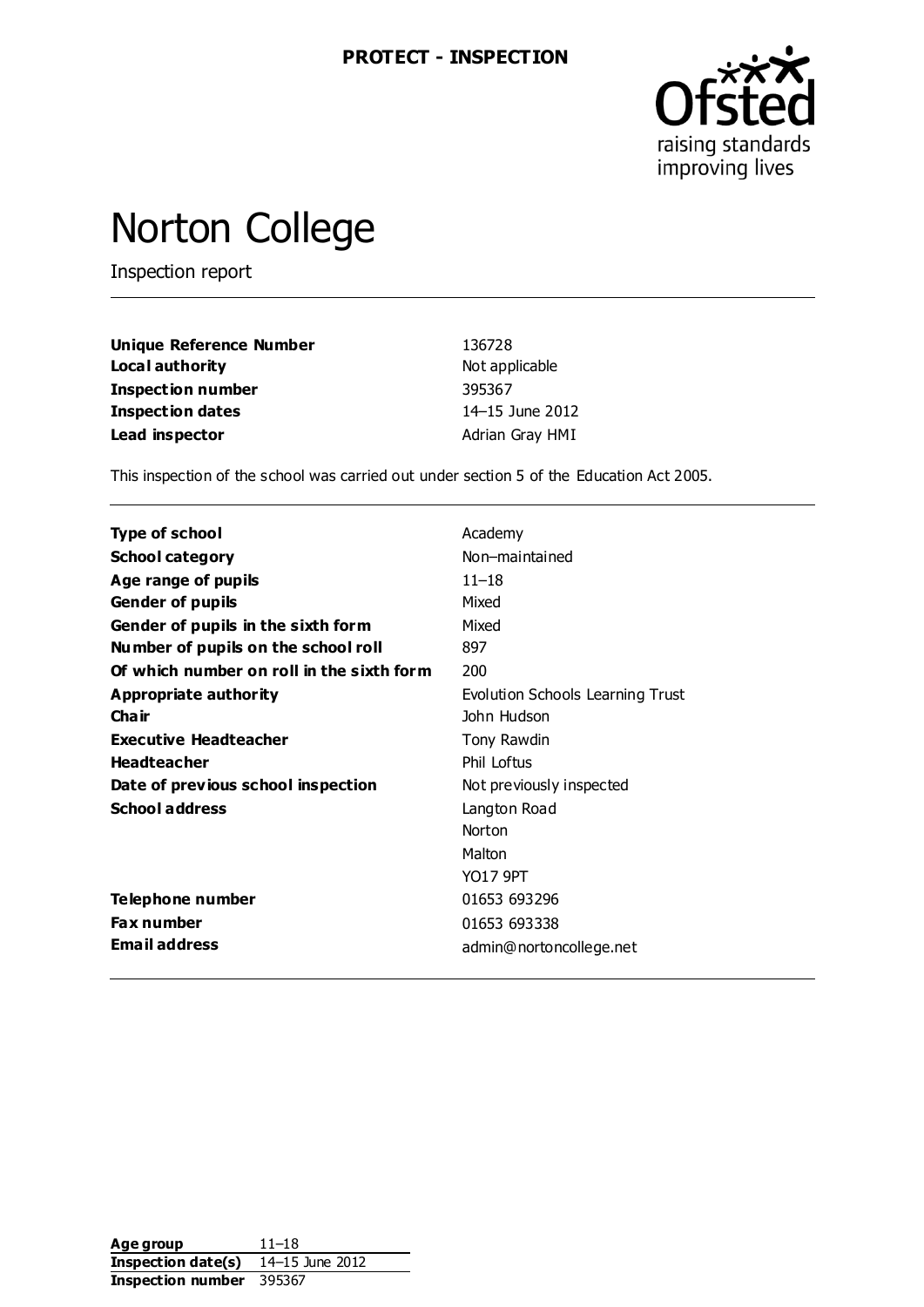

You can use Parent View to give Ofsted your opinion on your child's school. Ofsted will use the information parents and carers provide when deciding which schools to inspect and when.

You can also use Parent View to find out what other parents and carers think about schools in England. You can visit [www.parentview.ofsted.gov.uk,](file:///C:/Users/agray/AppData/Local/Microsoft/Windows/Temporary%20Internet%20Files/Content.IE5/BMA2W0DI/www.parentview.ofsted.gov.uk) or look for the link on the main Ofsted website: [www.ofsted.gov.uk](file:///C:/Users/agray/AppData/Local/Microsoft/Windows/Temporary%20Internet%20Files/Content.IE5/BMA2W0DI/www.ofsted.gov.uk)

The Office for Standards in Education, Children's Services and Skills (Ofsted) regulates and inspects to achieve excellence in the care of children and young people, and in education and skills for learners of all ages. It regulates and inspects childcare and children's social care, and inspects the Children and Family Court Advisory Support Service (Cafcass), schools, colleges, initial teacher training, work-based learning and skills training, adult and community learning, and education and training in prisons and other secure establishments. It assesses council children's services, and inspects services for looked after children, safeguarding and child protection.

Further copies of this report are obtainable from the school. Under the Education Act 2005, the school must provide a copy of this report free of charge to certain categories of people. A charge not exceeding the full cost of reproduction may be made for any other copies supplied.

If you would like a copy of this document in a different format, such as large print or Braille, please telephone 0300 123 4234, or email [enquiries@ofsted.gov.uk](mailto:enquiries@ofsted.gov.uk)

You may copy all or parts of this document for non-commercial purposes, as long as you give details of the source and date of publication and do not alter the information in any way.

To receive regular email alerts about new publications, including survey reports and school inspection reports, please visit our website and go to 'Subscribe'.

Piccadilly Gate Store Street Manchester M1 2WD

T: 0300 123 4234 Textphone: 0161 618 8524 [enquiries@ofsted.gov.uk](mailto:enquiries@ofsted.gov.uk) [www.ofsted.gov.uk](http://www.ofsted.gov.uk/)



© Crown copyright 2012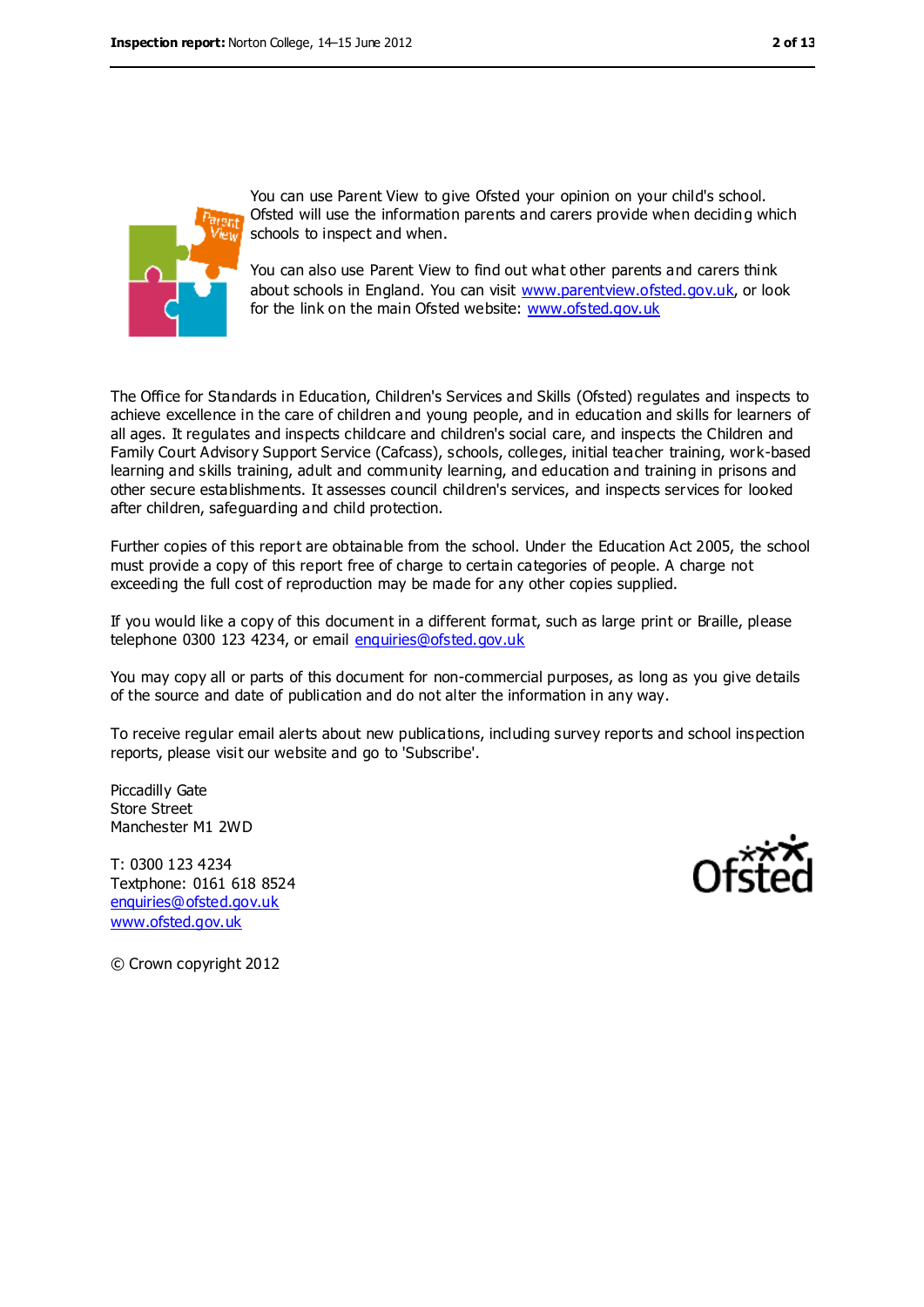## **Introduction**

Inspection team

Adrian Gray Johan MacKinnon

Her Majesty's Inspector Additional Inspector Sheila Kaye **Additional Inspector Additional Inspector** Peter Harrison **Additional Inspector** 

This inspection was carried out with two days' notice. Inspectors observed 38 lessons taught by 37 teachers, spending about 19 hours in the classrooms. An assembly and some tutorial sessions were visited. Inspectors spoke to two external course providers and two parents. Inspectors took account of the responses to the on-line Parent View survey in planning the inspection. They observed the college's work, analysed responses to the staff and students' questionnaires, and took into account the 127 questionnaires returned by parents and carers.

## **Information about the school**

Norton College is a smaller than average 11-18 secondary school that became an academy in May 2011, overseen by the Evolution Schools Learning Trust in which it is, at present, the sole school. The proportion of students supported by school action plus or with a statement of special educational needs is average. The proportion of students known to be eligible for free school meals is average, as is the proportion of students from a minority ethnic group; almost all students are of White British heritage. In 2011 the college did not meet the current floor standard, the government's minimum expectation of students' attainment and progress. From 2008 to 2011 the former Principal acted as a National Leader of Education; he and other senior staff supported other schools. An associate Principal was appointed in 2009 and became headteacher in 2010, whilst the former Principal is now executive headteacher. There have been several other recent changes in senior personnel.

The college opened a sixth form in 2008.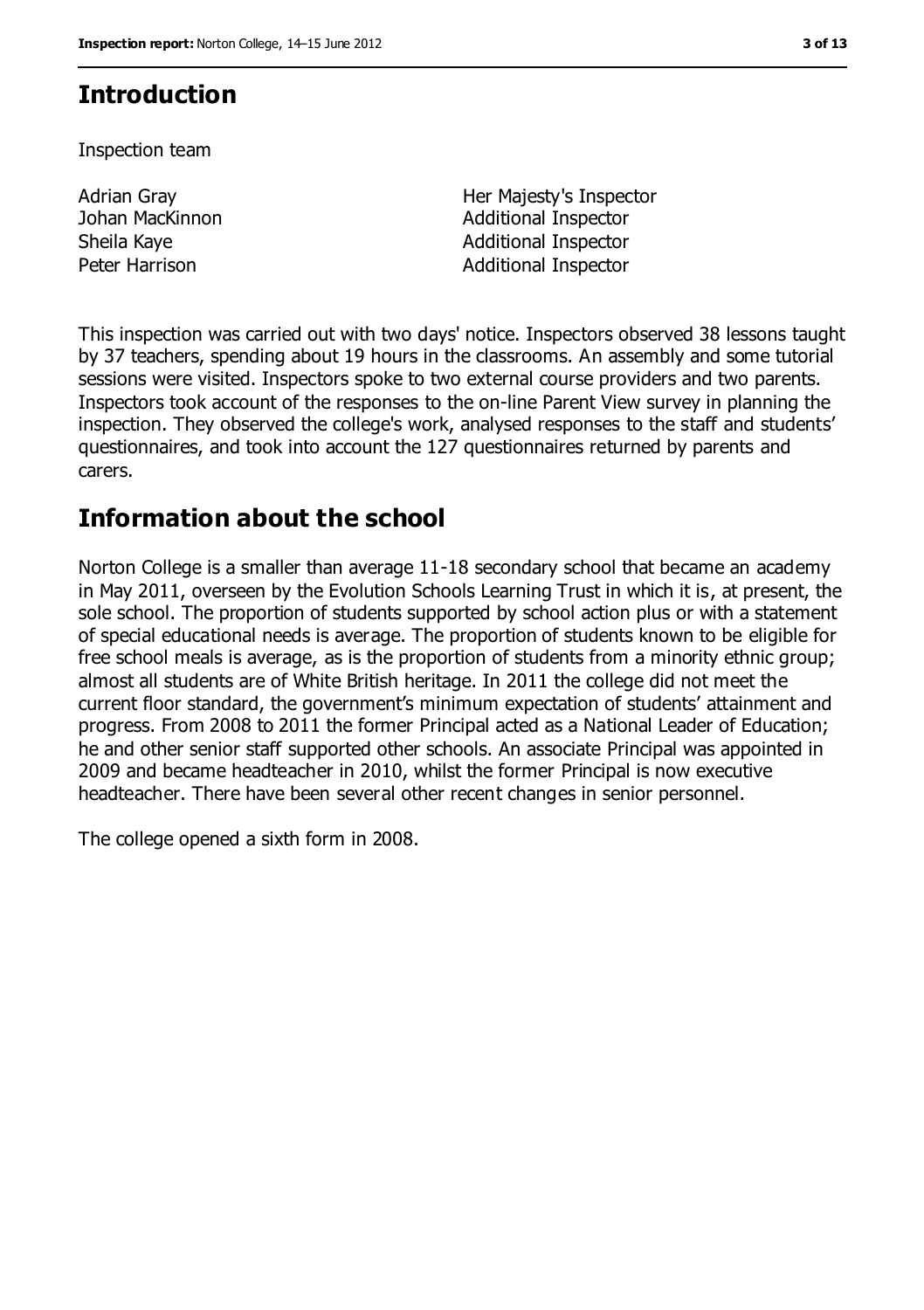**Inspection grades: 1 is outstanding, 2 is good, 3 is satisfactory and 4 is inadequate** Please turn to the glossary for a description of the grades and inspection terms

## **Inspection judgements**

| <b>Overall Effectiveness</b> |
|------------------------------|
|------------------------------|

| <b>Achievement of pupils</b>          |  |
|---------------------------------------|--|
| <b>Quality of teaching</b>            |  |
| <b>Behaviour and safety of pupils</b> |  |
| <b>Leadership and management</b>      |  |

## **Key Findings**

- In accordance with section 13 (3) of the Education Act 2005, Her Majesty's Chief Inspector is of the opinion that this school requires significant improvement, because it is performing significantly less well than in all the circumstances it could reasonably be expected to perform. The school is therefore given a notice to improve. Significant improvement is required in relation to attainment and the progress of students in Years 7 to 11, in writing, and in post-16 advanced level courses.
- The college is not satisfactory because, following a very successful inspection in 2007, it failed to sustain high levels of attainment; students' achievement was inadequate in 2009 and 2011 in English and mathematics. Whilst indications are that attainment and progress have improved in these subjects for the current Year 11, the legacy of underachievement remains, especially in Key Stage 3. Students' writing skills are underdeveloped and this hinders their learning in other subjects.
- $\blacksquare$  The college has been through a period, up to September 2011, where a substantial proportion of its leaders have been engaged in supporting the work of other schools. During this time middle managers and other senior leaders were unable to sustain improvement in key subject areas. Some management appointments were unsuccessful. As a result, policy developments were not always seen through and achievement fell to inadequate. Weaknesses identified in the previous inspection, in literacy and in communication with stakeholders, were not addressed effectively. Senior leaders and the governing body failed to ensure the progress of the school up to that time.
- Although some subjects have been well taught over the last few years, others have not. Effective steps have been taken to address the weak teaching since September 2011. Leaders have refocused their attentions on their own college, made some significant improvements in areas including English, and tackled ineffective teaching robustly. The headteacher, who has not been involved in external support, has provided good challenge to the staff. He leads the improvement of teaching well so that good teaching is increasingly evident, as a result of effective professional development. However, whilst improvements have been made to governance, greater rigour is needed by the governing body in holding senior leaders to account.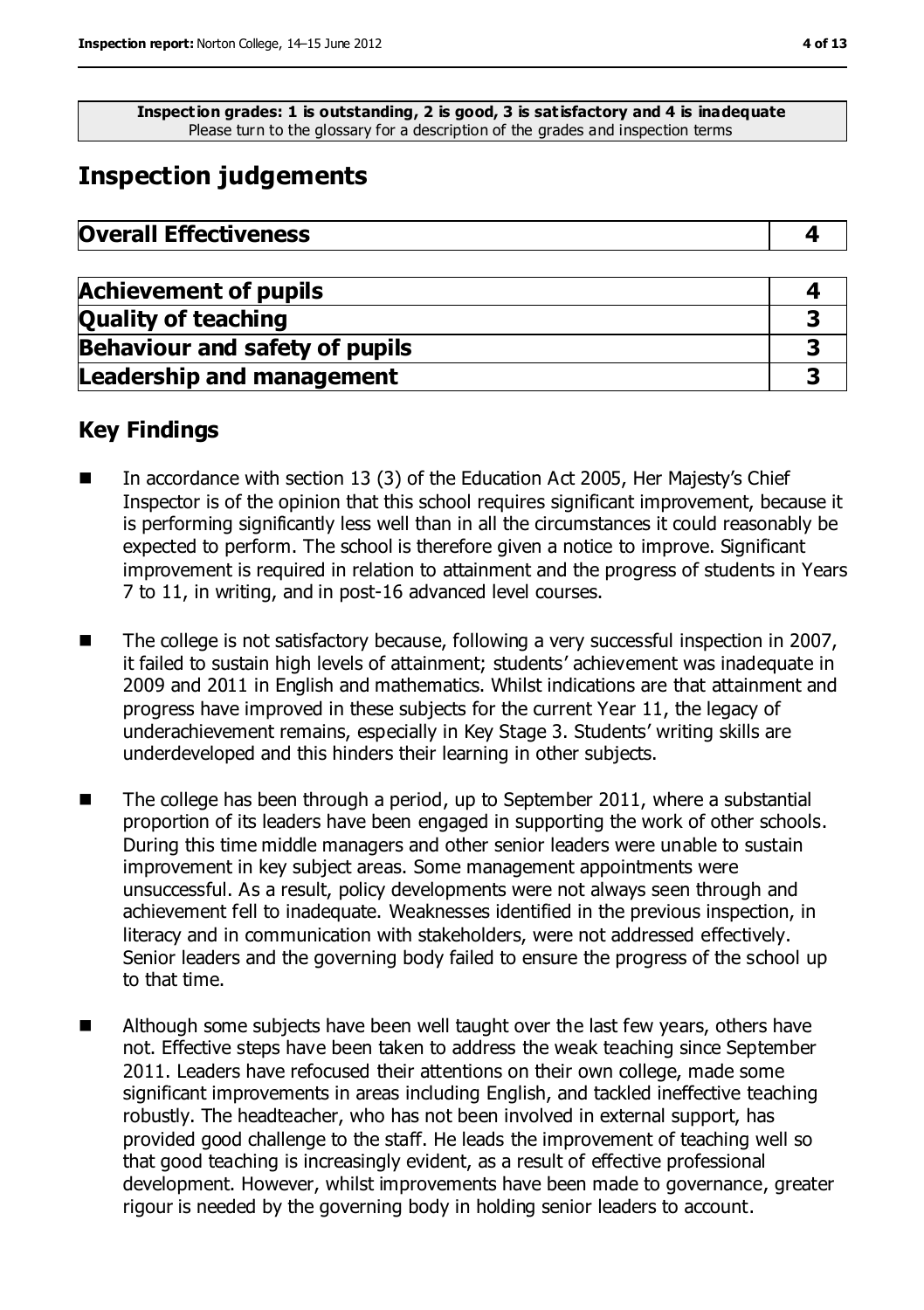- The college's vision to increase the proportion of local young people staying in full-time education was reflected in the opening of the sixth form in 2008, but outcomes in advanced level courses, and especially at AS level, show that students' achievement was inadequate in 2010 and 2011. Overall, the sixth form is inadequate.
- **IFM** Inspectors agree with some parents, carers and students that behaviour is not as good as it should be in all lessons; too often, teachers accept satisfactory rather than demanding good behaviour. Too little contribution is asked of students towards their own learning, especially in homework, and there is too little evidence of good attitudes towards learning. The college is only partially successful in promoting students' spiritual, moral, social and cultural development; students have too little understanding of the faiths that can be found in Britain today.

## **What does the school need to do to improve further?**

- Improve achievement in all year groups by:
	- consistently and robustly monitoring the quality of teaching in lessons to improve learning
	- improving teaching of advanced courses so that sixth form students achieve in line with national expectations
	- holding middle managers and leaders to account for the professional development of their teams and the consistent application of college policies, including the setting of homework
	- developing a rigorous plan for improving literacy, especially students' writing
	- ensuring that teachers' planning, including the setting of objectives, always provides for the full range of abilities in their classes
	- ensuring that all lessons contribute appropriately to students' spiritual, moral, social and especially cultural development.
- Improve the processes by which the governing body holds senior leaders to account by:
	- setting specific targets and actions for senior leaders and holding them more rigorously to account
	- ensuring that senior leaders are only released to work in other schools if this can be done without any negative impact on Norton's students.
	- **Promote higher expectations of students' attitudes to and involvement in their learning** by:
		- ensuring that all students are set meaningful homework regularly, appropriate to their age, some of which will develop their extended writing skills
		- providing consistently helpful reference criteria and guidance on learning objectives for students working on self- and peer-assessment
		- increasing the level of challenge required of students in oral and interactive lesson activities
		- helping students to understand the differences between satisfactory and good behaviour, so that they foster an effective learning culture in all classes.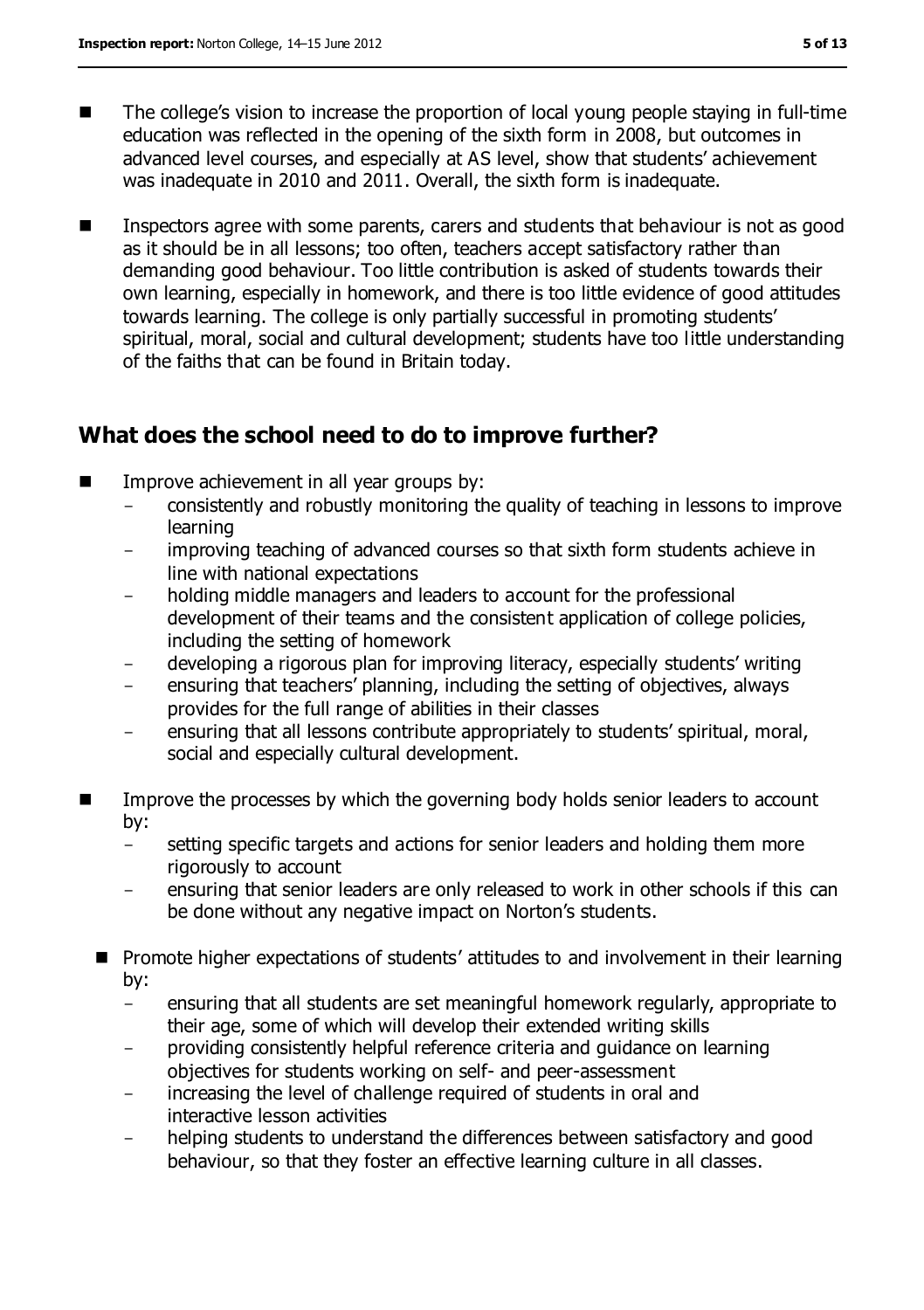#### **Main Report**

#### **Achievement of pupils**

Achievement is inadequate. Over the last three years the achievement of students has been inconsistent; in 2009 and 2011 it was inadequate in English and mathematics, whereas it was much better in 2010. However, attainment of GCSE grades in other subjects has been in line with or better than the national figures. The gap in the attainment of disabled students and those with special educational needs compared with all students is narrower than in many schools but, in general, they make similarly inadequate progress to their peers. The quality of teaching and hence progress of the lower ability sets is inconsistent.

Achievement has also been inadequate in the sixth form because attainment and progress on advanced level courses have been weak and declining. Better teaching and better use of tracking data have enabled some improvements in recent months, so that progress is now stronger. Achievement on post-16 vocational courses has been much more positive. The college is now setting clearer and more appropriate criteria for entry onto its advanced level courses.

The progress that students make in Years 7 to 9 reflects the weak learning over the last few years. Although achievement in English is improving, the quality of writing is a clear weakness and means that many students struggle to express their full understanding of issues when doing written work in other subjects. The college's focus has been on reading and word acquisition, which is helpful, but this needs to be extended to writing. Opportunities for extended writing are too few, with restrictions imposed by worksheets, such as in science, and missed opportunities to extend tasks into meaningful homework. Progress in mathematics in Years 7 to 9 has also been inadequate. In general, learning is stronger in Key Stage 4 where the teaching is often better.

Interventions in the current Year 11 have succeeded in raising achievement, as indicated by validated external assessments, so that attainment and progress in GCSE English and mathematics are likely to be in line with national averages. Inspectors saw evidence of improved progress in English and mathematics lessons, but this is less secure with lower ability groups and with younger classes. Learning is not rapid enough for all students, most notably where a broad ability group receives teaching directed at those of middle ability. Students sometimes judge their progress through the completion of tasks rather than the development of their understanding, often because lessons move smartly through a series of activities without emphasising or assessing what is being learnt.

#### **Quality of teaching**

Improvements in the quality of teaching are now starting to be evident following the changes made to leadership and professional development processes. Teaching is now satisfactory overall in the areas that were previously weak and increasingly good elsewhere, although the legacy of inadequate teaching is still evident in the weak quality of students' writing and inconsistent personal study skills, including in the sixth form. Students agree that teaching is improving and most parents and carers are positive, although a few are concerned about the impact of too much teaching by temporary staff.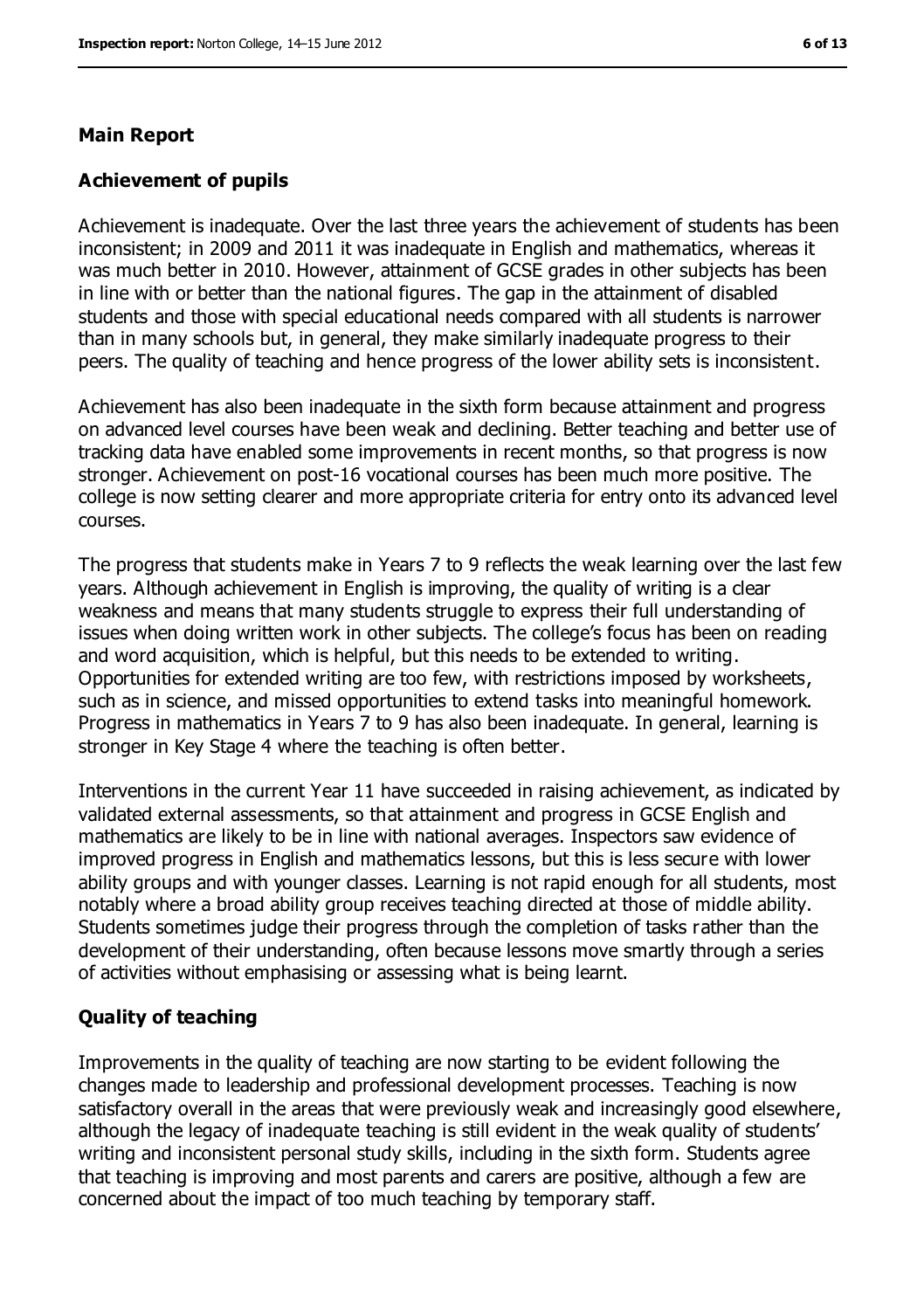The strengths of teaching currently include, in the better lessons, some skilful questioning of students which draws out their understanding and reinforces learning. Many lessons move at a brisk pace but on occasion this results in missed chances to check or consolidate learning and prevents students from taking sufficient responsibility for their own learning. Most teachers are making efforts to include students in learning activities and to reduce their own dominance of the lessons. This sometimes works well, but is best when, in subjects such as history, high expectations are placed on students by providing them with complex tasks that require thoughtful and cooperative working. The college has made efforts to encourage peer- and self-assessment in lessons; this works well when linked to clear outcomes, such as GCSE grade criteria, but too often students lack an informed understanding of how they can progress in their subjects.

Although lesson planning has improved, in too many cases it does not focus sharply on the gains in learning to be made by students. Often, objectives and outcomes are too broad to provide a good level of challenge to all students in the class. Too many lessons finish without the teacher really knowing what students of differing abilities have learned, and learning is not consolidated or checked through homework.

Since September, leaders have robustly addressed weaknesses in teaching through performance management and a better structure for professional development. College assessment procedures are providing better challenge and support for Key Stage 4 courses. Staff spoke highly of new structures that encourage the sharing of best practice between subject areas. The team of middle leaders now includes several with strong professional development skills. Consequently, some teachers who were formerly considered to teach inadequate lessons have made significant improvements. Teaching is also improving in the sixth form, although only limited observations were possible during this inspection since Year 13 students have completed their courses. However, there remains some evidence that not enough has been demanded over time of students both intellectually and in the responsibility they take for their own learning, so that some ground still needs to be caught up.

#### **Behaviour and safety of pupils**

Behaviour and safety are satisfactory. Students say they feel very safe in the college and this is supported strongly in the questionnaire from parents and carers. They are mostly aware of the risks that affect both their safety and the safety of others. They provided examples from lessons in physical education, design technology and science where they are taught safe practices. If students have concerns they are aware of whom they should contact in the college and are confident these concerns will be dealt with quickly.

Students are well aware of the college's behaviour system which is consistently applied by staff. There have been many incidences of low-level disturbances and particularly passive learning in classes over recent years, notably where substantive teachers are absent, but the trend is improving. In discussion with students and in questionnaires completed by parents and carers, a number of concerns were expressed about low-level disruption in lessons and how effectively the senior leadership team deals with this. For example, some students reported they could not get help quickly enough from the teacher as he or she was concentrating on individuals who required their frequent attention. The school is providing professional development support to staff to help them manage weaker behaviour more effectively.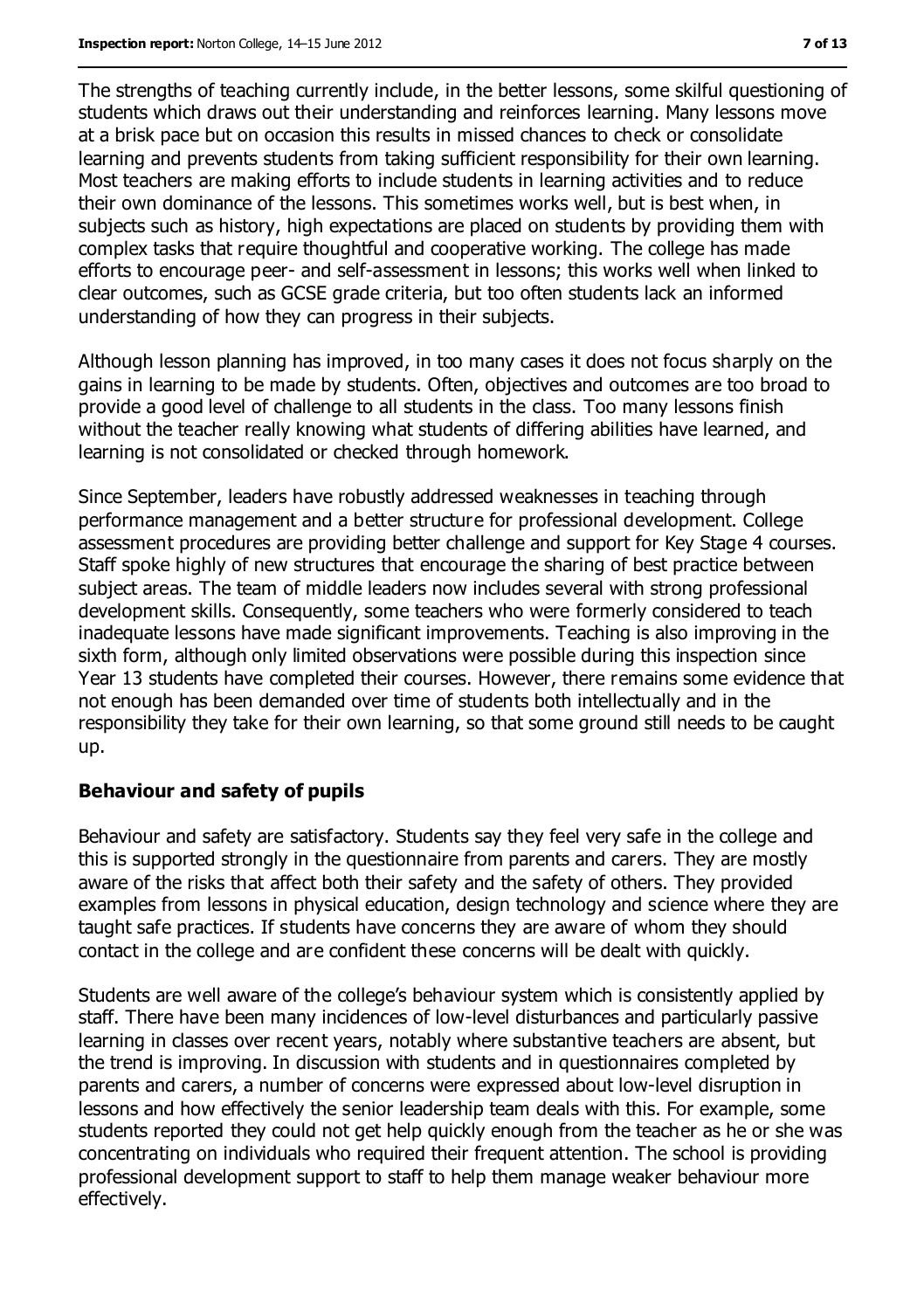The behaviour observed by inspectors during the inspection both in class and around the school was good. Students were orderly, respectful to staff and each other, and welcoming to visitors. There was no overt poor behaviour, although in a few lessons some students spent too much time off-task or became restless. Relations were very positive in many lessons, but some teachers do not take full advantage of this to place greater demands on students.

Cases of racist incidents, homophobic, physical and cyber bullying in the college are rare. When they do occur they are dealt with quickly and effectively by managers. Fixed-term exclusions have risen due to an increased intolerance of unacceptable behaviour. Permanent exclusions have been consistently low over recent years.

Attendance is showing an improving trend and is above the national average. The college is successful in working with parents and carers to address persistent absenteeism as seen in the significant fall in persistent absence over the last three years. Punctuality to lessons is good.

#### **Leadership and management**

Leadership and management are now satisfactory, but the current legacy of inadequate achievement is a reflection of the poor performance of leaders and managers across the college over the last few years.

Leadership and management were inadequate up to September 2011; leaders had failed to secure high standards in the development of the college over the last few years. Management of sixth form courses has also been inadequate over the same period. Consequently, leaders have failed to promote an adequate equality of opportunity for the students, although any discriminatory behaviour is addressed when it arises. The issues raised at the last inspection, literacy and parental engagement, are still comparative weaknesses and the change in approach to uniform has not won the support of some parents and carers. Leaders accept that attempts to appoint cover for staff working on projects in other schools, including some as National Leaders of Education, were unsuccessful, and the governing body accepts its share of the responsibility for this.

Although leaders have demonstrated a vision for the college to provide a high quality post-16 centre, they did not ensure high enough expectations of students and teachers over the three years to 2011. Despite some external support, managers did not have the right balance of experience and teachers began advanced level teaching with too little skill in this area; courses continued to underperform at this time because firm management processes were not in place.

Leaders now have a sound understanding of most of the college's strengths and weaknesses; although quite perceptive overall, leaders have been slower to prioritise improvements in homework and writing. College self-evaluation is honest and insightful, but the process itself does not sufficiently engage the staff and governing body in the process of reflecting upon performance and setting priorities.

Teaching and learning have been through a period of decline in key subjects. The college has responded to this energetically since September 2011 with performance management processes, a better structure for continuous professional development, changes to middle management roles and strong new appointments. This has resulted in some improvement to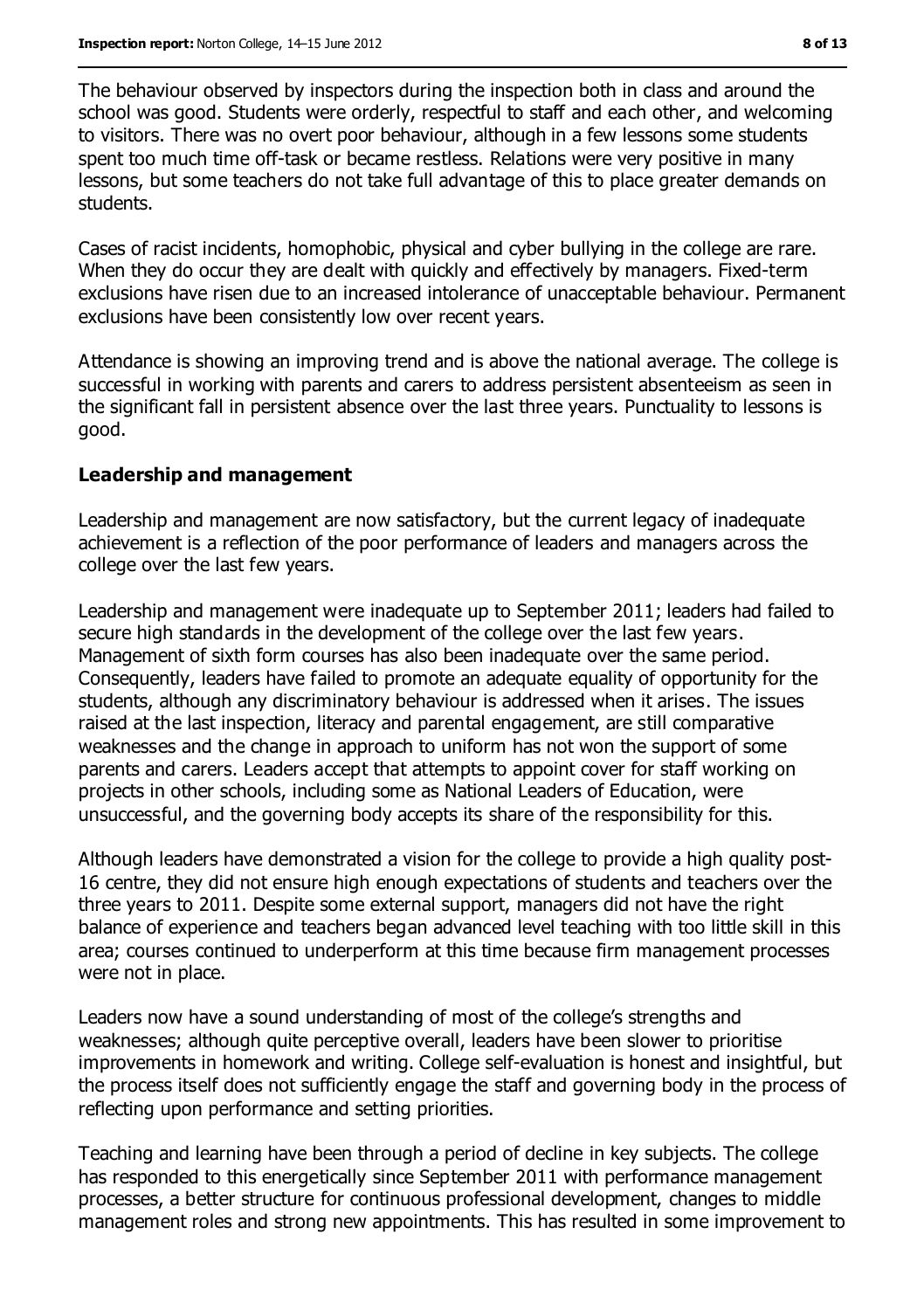teaching and strong intervention to address deficiencies, especially in English. However, there remains a legacy of underperformance, as reflected in writing.

The curriculum meets the needs of students in terms of content but its delivery is inconsistent. It does not support the full educational potential of students: for example, how it is delivered means that it does not make high enough demands of students in terms of what they might contribute to learning, especially through homework. Its contribution to students' spiritual, moral, social and cultural development is inconsistent. Some students know very little about other cultures and too few activities place them in genuinely challenging situations where they must think, reflect or interact.

There is some feeling among parents, carers and students that senior staff are too remote; in some cases they remain to be convinced about behaviour and expressed concerns about staff leaving. However, the large majority of parents and carers would recommend the school to others.

During the period of decline, the governing body did not provide effective challenge to senior leaders, although a few governors questioned the extent of the college's commitments in supporting other schools. Minutes do not provide a robust audit trail to underpin accountability. For example, there is no record of leaders being held to account for the progress students make in Years 7 to 9. The governing body is now very aware of the reasons for the college's decline and of the importance of maintaining closer accountability of leaders in the future.

Since September, leaders have tackled the college's problems conscientiously and energetically. There is a determination by senior staff and the governing body for the college to improve to good again within two years. Changes have been made to roles and personnel at senior level, an effective structure for improving teaching performance has been introduced, and several teachers are being taken through performance management processes. Staff commented that they now feel more fully supported in their professional development and that links between subject areas are yielding benefits in promoting good practice. Recruitment policy has targeted the needs of advanced level courses in the sixth form. The impact of these changes is clear evidence that the college has the capacity to improve, providing that its own needs are prioritised by its own staff. The college's arrangements for safeguarding students meet requirements.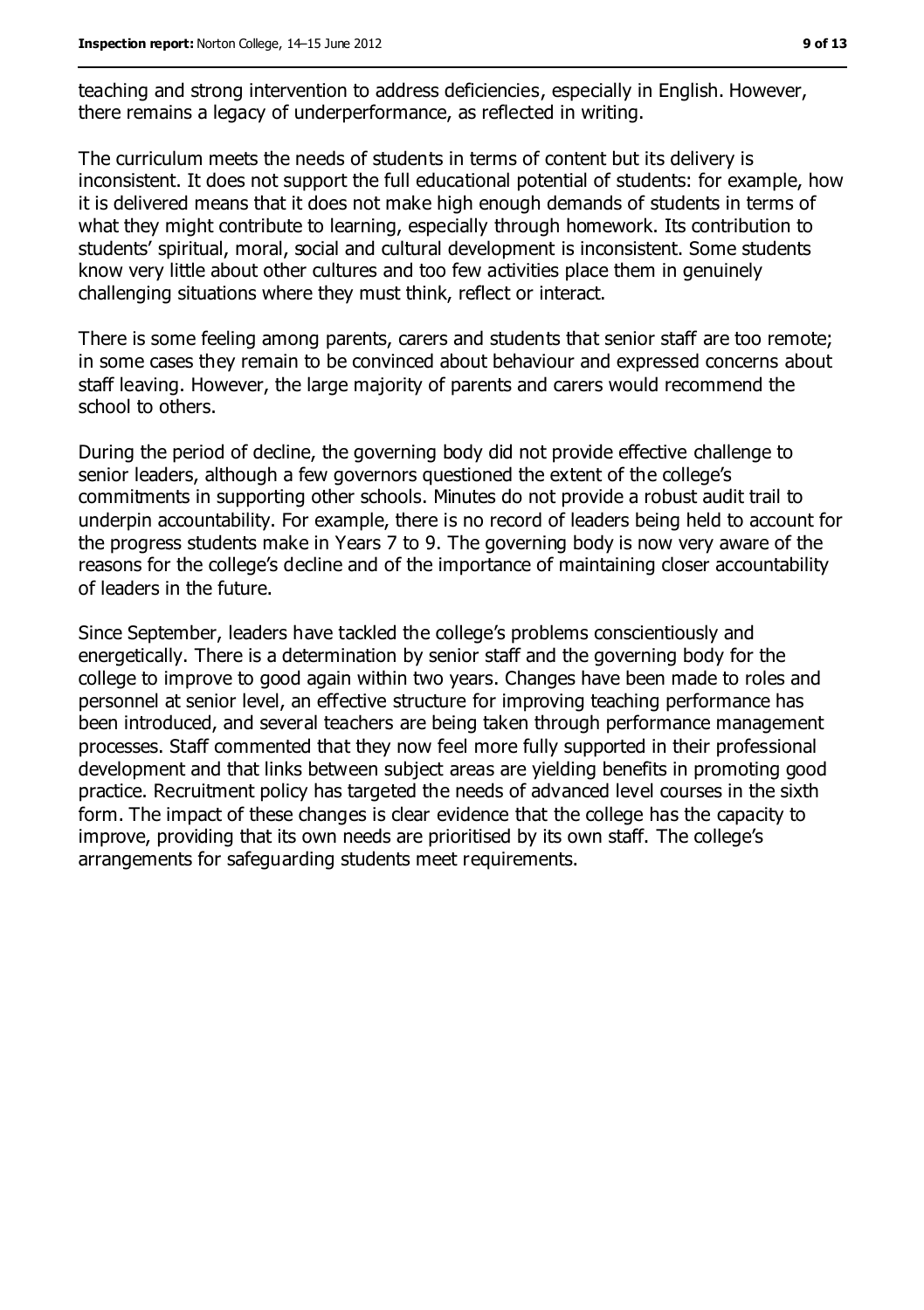## **Glossary**

## **What inspection judgements mean**

| Grade   | <b>Judgement</b> | <b>Description</b>                                                                                                                                                                                                            |
|---------|------------------|-------------------------------------------------------------------------------------------------------------------------------------------------------------------------------------------------------------------------------|
| Grade 1 | Outstanding      | These features are highly effective. An outstanding school<br>provides exceptionally well for all its pupils' needs.                                                                                                          |
| Grade 2 | Good             | These are very positive features of a school. A school that is<br>good is serving its pupils well.                                                                                                                            |
| Grade 3 | Satisfactory     | These features are of reasonable quality. A satisfactory school<br>is providing adequately for its pupils.                                                                                                                    |
| Grade 4 | Inadequate       | These features are not of an acceptable standard. An<br>inadequate school needs to make significant improvement in<br>order to meet the needs of its pupils. Ofsted inspectors will<br>make further visits until it improves. |

#### **Overall effectiveness of schools**

|                       | Overall effectiveness judgement (percentage of schools) |      |                     |                   |
|-----------------------|---------------------------------------------------------|------|---------------------|-------------------|
| <b>Type of school</b> | <b>Outstanding</b>                                      | Good | <b>Satisfactory</b> | <b>Inadequate</b> |
| Nursery schools       | 54                                                      | 42   |                     |                   |
| Primary schools       | 14                                                      | 49   | 32                  |                   |
| Secondary schools     | 20                                                      | 39   | 34                  |                   |
| Special schools       | 33                                                      | 45   | 20                  |                   |
| Pupil referral units  |                                                         | 55   | 28                  |                   |
| All schools           | 16                                                      | $-4$ |                     |                   |

New school inspection arrangements have been introduced from 1 January 2012. This means that inspectors make judgements that were not made previously.

The data in the table above are for the period 1 September to 31 December 2011 and represent judgements that were made under the school inspection arrangements that were introduced on 1 September 2009. These data are consistent with the latest published official statistics about maintained school inspection outcomes (see [www.ofsted.gov.uk\)](file:///C:/Users/agray/AppData/Local/Microsoft/Windows/Temporary%20Internet%20Files/Content.IE5/BMA2W0DI/www.ofsted.gov.uk).

The sample of schools inspected during 2010/11 was not representative of all schools nationally, as weaker schools are inspected more frequently than good or outstanding schools.

Primary schools include primary academy converters. Secondary schools include secondary academy converters, sponsor-led academies and city technology colleges. Special schools include special academy converters and non-maintained special schools.

Percentages are rounded and do not always add exactly to 100.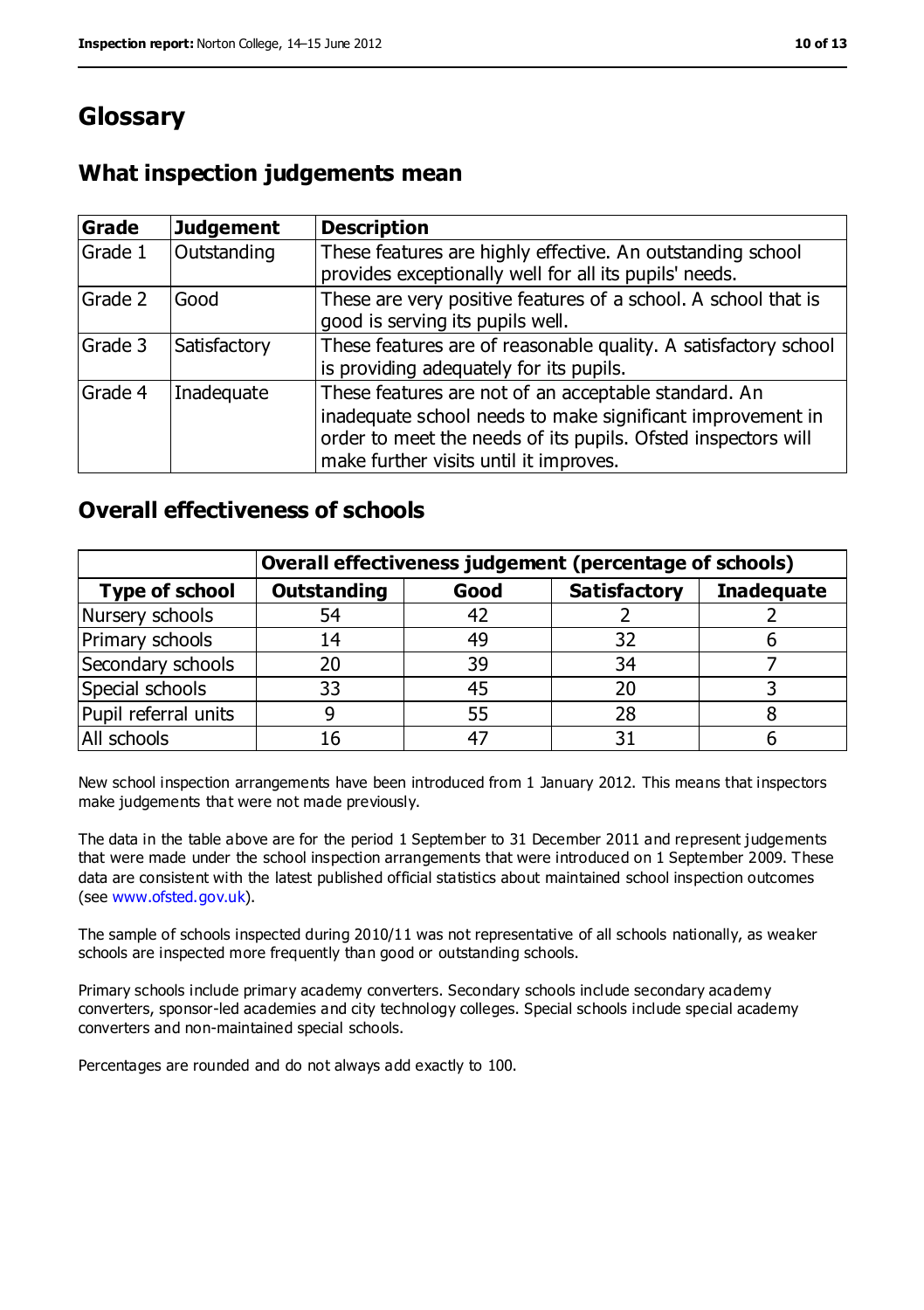## **Common terminology used by inspectors**

| Achievement:                  | the progress and success of a pupil in their learning and<br>development taking account of their attainment.                                                                                                           |
|-------------------------------|------------------------------------------------------------------------------------------------------------------------------------------------------------------------------------------------------------------------|
| Attainment:                   | the standard of the pupils' work shown by test and<br>examination results and in lessons.                                                                                                                              |
| Attendance                    | the regular attendance of pupils at school and in lessons,<br>taking into account the school's efforts to encourage good<br>attendance.                                                                                |
| Behaviour                     | how well pupils behave in lessons, with emphasis on their<br>attitude to learning. Pupils' punctuality to lessons and their<br>conduct around the school.                                                              |
| Capacity to improve:          | the proven ability of the school to continue improving based<br>on its self-evaluation and what the school has accomplished<br>so far and on the quality of its systems to maintain<br>improvement.                    |
| Floor standards               | the national minimum expectation of attainment and<br>progression measures                                                                                                                                             |
| Leadership and<br>management: | the contribution of all the staff with responsibilities, not just<br>the governors and headteacher, to identifying priorities,<br>directing and motivating staff and running the school.                               |
| Learning:                     | how well pupils acquire knowledge, develop their<br>understanding, learn and practise skills and are developing<br>their competence as learners.                                                                       |
| Overall effectiveness:        | inspectors form a judgement on a school's overall<br>effectiveness based on the findings from their inspection of<br>the school.                                                                                       |
| Progress:                     | the rate at which pupils are learning in lessons and over<br>longer periods of time. It is often measured by comparing<br>the pupils' attainment at the end of a key stage with their<br>attainment when they started. |
| Safety                        | how safe pupils are in school, including in lessons; and their<br>understanding of risks. Pupils' freedom from bullying and<br>harassment. How well the school promotes safety, for<br>example e-learning.             |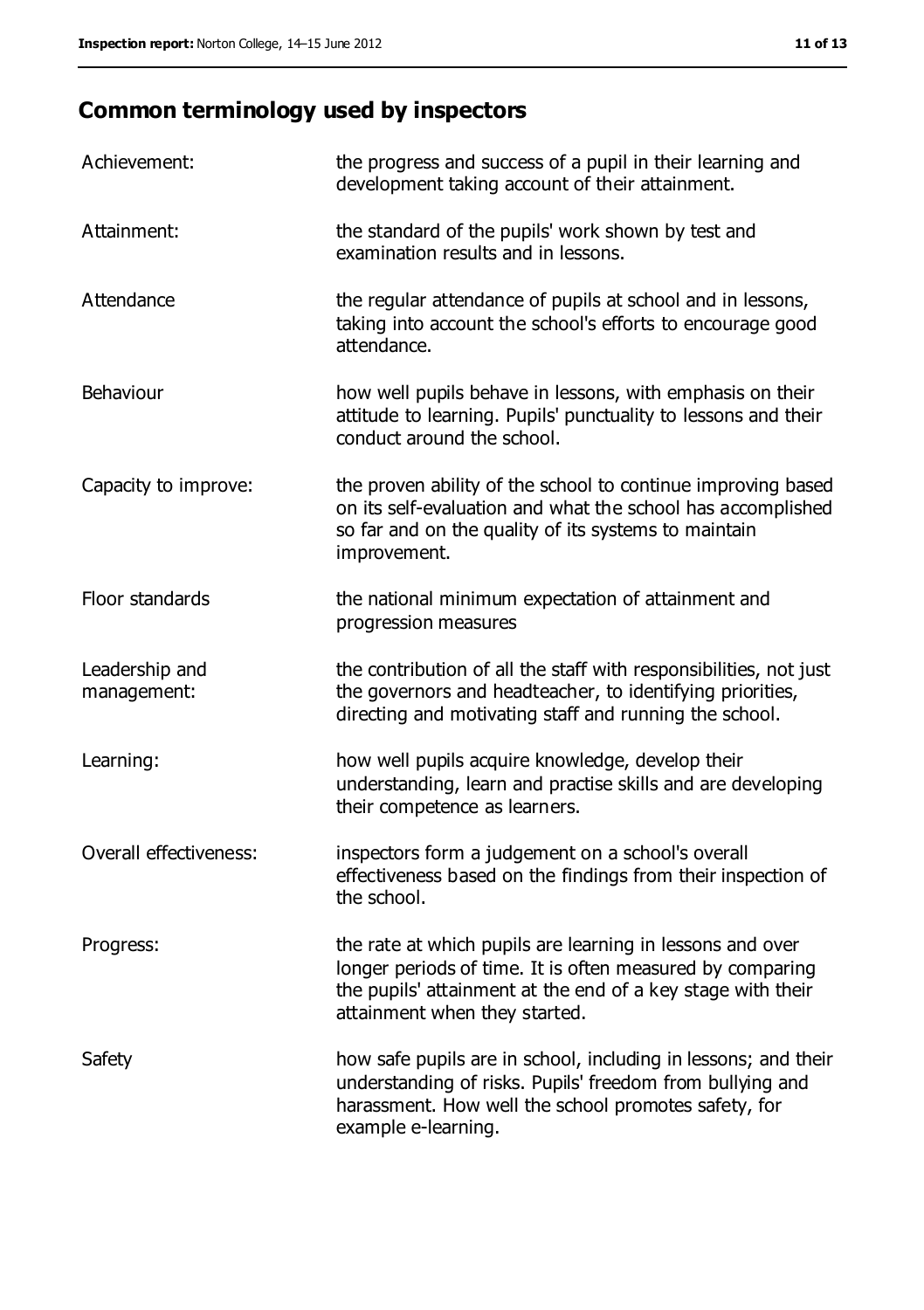# raising standards improving lives

18 June 2012

Dear Students

#### **Inspection of Norton College, Malton, YO17 9PT**

**This letter is provided for the school, parents and carers to share with their children. It describes Ofsted's main** 

**findings from the inspection of their school.**

I would like to thank you for the welcome and help that you gave the inspection team during our visit to your college. We inspected a lot of lessons where we talked with you and looked at your work, and a number of you gave up your time to talk with us at lunchtime. We also talked with the college leaders about last year's disappointing results. They agreed with us that improvements are needed in how well you achieve and in the teaching you receive. We found that leaders have already taken steps to help you make better progress in the future. The college has been given a notice to improve. Some of the things we have asked the college to do are:

- improve the way teachers' planning helps you to understand your progress, by being clearer about what it is you should be learning in each lesson
- $\blacksquare$  develop a better structure for improving writing
- **EXECT** give you more regular homework, which is an important way of developing and consolidating your learning
- **EXECT** ask more of you in terms of what you can yourselves contribute to the learning, for example, in the types of activity in which you are asked to take part
- raise expectations of your behaviour in classrooms; some of you told us that behaviour could be better
- make improvements to arrangements for advanced level courses in the sixth form.

Inspectors will come back to Norton College in the next few months to see how much progress is being made in these areas. You can all contribute to improvements by taking more responsibility for your learning, completing homework to the best of your ability, and behaving as well as possible. Yours sincerely

Adrian Gray Her Majesty's Inspector